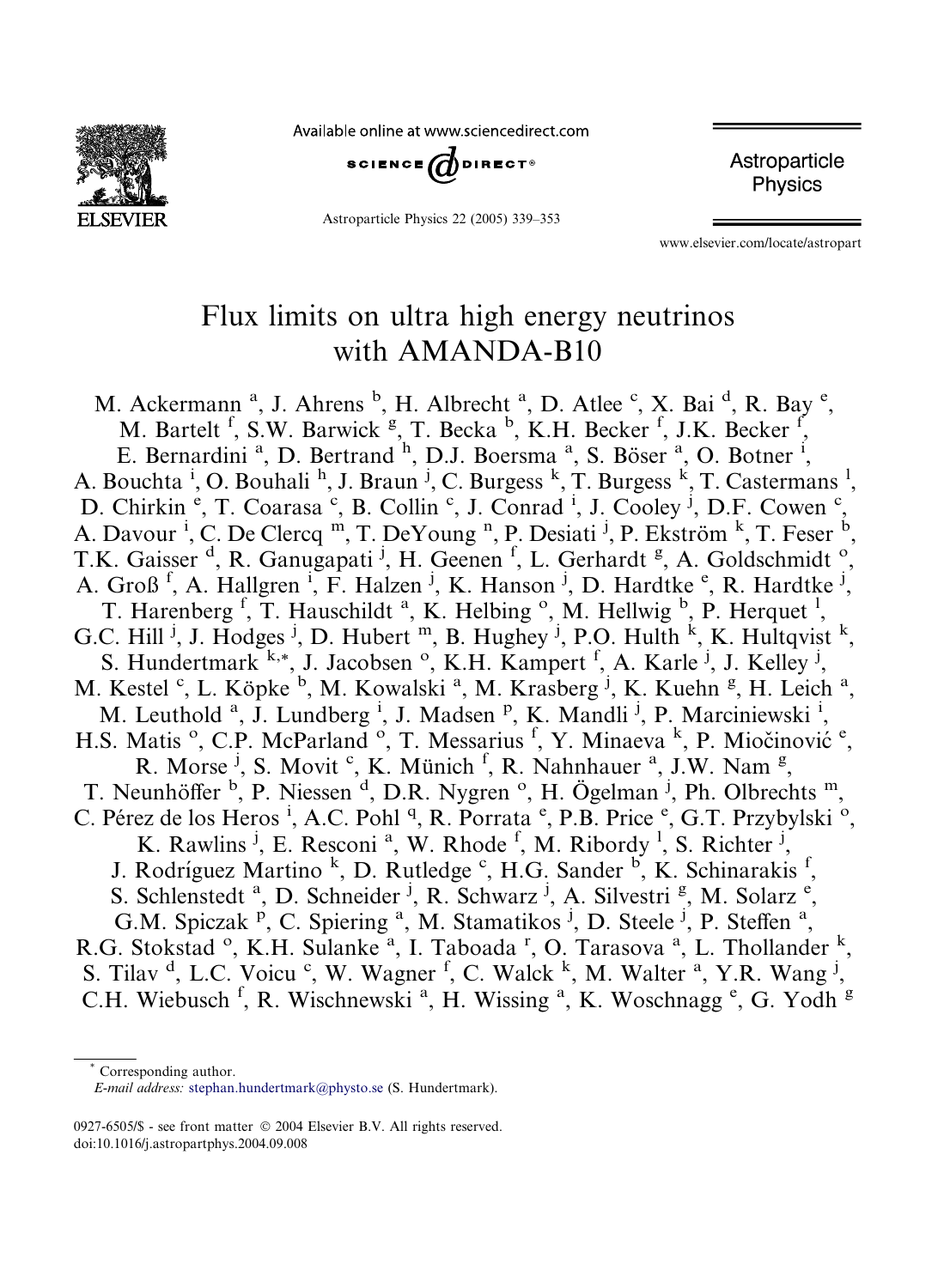<sup>a</sup> DESY, 15735 Zeuthen, Germany

<sup>b</sup> Institute of Physics, University of Mainz, D-55099 Mainz, Germany

 $c$  Department of Physics, Pennsylvania State University, University Park, PA 16802, USA

<sup>d</sup> Bartol Research Institute, University of Delaware, Newark, DE 19716, USA

<sup>e</sup> Department of Physics, University of California, Berkeley, CA 94720, USA

<sup>f</sup> Department of Physics, Bergische Univerität Wuppertal, 42097 Wuppertal, Germany <sup>g</sup> Department of Physics and Astronomy, University of California, Irvine, CA 92697, USA

<sup>h</sup> Université Libre de Bruxelles, Science Faculty CP230, Boulevard du Triomphe, B-1050 Brussels, Belgium

<sup>i</sup> Division of High Energy Physics, Uppsala University, S-75121 Uppsala, Sweden

 $j$  Department of Physics, University of Wisconsin, Madison, WI 53706, USA

<sup>k</sup> Department of Physics, Stockholm University, SE-10691 Stockholm, Sweden

<sup>1</sup> University of Mons-Hainaut, 7000 Mons, Belgium

<sup>m</sup> Vrije Universiteit Brussel, Dienst ELEM, B-1050 Brussels, Belgium

<sup>n</sup> Department of Physics, University of Maryland, College Park, MD 20742, USA

<sup>o</sup> Lawrence Berkeley National Laboratory, Berkeley, CA 94720, USA

<sup>p</sup> Physics Department, University of Wisconsin, River Falls, WI 54022, USA

<sup>q</sup> Department of Chemistry and Biomedical Sciences, University of Kalmar, S-39182 Kalmar, Sweden

<sup>r</sup> Department of Physics, Universidad Simón Bolívar, Caracas, 1080, Venezuela

Received 17 August 2004; received in revised form 22 September 2004; accepted 30 September 2004 Available online 13 November 2004

#### Abstract

Data taken during 1997 with the AMANDA-B10 detector are searched for a diffuse flux of neutrinos of all flavors with energies above  $10^{16}$  eV. At these energies the Earth is opaque to neutrinos, and thus neutrino induced events are concentrated at the horizon. The background are large muon bundles from down-going atmospheric air shower events. No excess events above the background expectation are observed and a neutrino flux following  $E^{-2}$ , with an equal mix of all flavors, is limited to  $E^2\Phi(10^{15} \text{eV} < E \leq 3 \times 10^{18} \text{eV}) \leq 0.99 \times 10^{-6} \text{GeV cm}^{-2} \text{s}^{-1} \text{sr}^{-1}$  at 90% confidence level. This is the most restrictive experimental bound placed by any neutrino detector at these energies. Bounds to specific extraterrestrial neutrino flux predictions are also presented.

2004 Elsevier B.V. All rights reserved.

PACS: 95.55.Vj; 95.85.Ry; 96.40.Tv Keywords: Neutrino telescopes; Neutrino astronomy; UHE neutrinos; AMANDA

### 1. Introduction

Neutrino telescopes like AMANDA [\[1\]](#page-14-0) are unique astronomy tools, originally designed to look downwards for Cherenkov light emitted by upward traveling muons from charged-current muon–neutrino interactions. The Earth is used to filter the muon flux from cosmic ray air showers. As muons cannot pass through the Earth, any upward traveling muon in the vicinity of the detector is neutrino induced. Due to the sparse instrumentation of the detection medium and the optical properties of the medium itself, misidentification of the direction of the muon by the reconstruction algorithm is possible. To reduce the amount of down-going muons, and therefore the probability for misidentification, these detectors are located under as much overburden as feasible.

As the energy of the neutrino increases, the neutrino–nucleon cross section and the muon range grow. Both effects result in a large detection probability for high energy neutrinos. Above 40TeV, the Earth diameter exceeds the neutrino chargedcurrent interaction length and high energy neutri-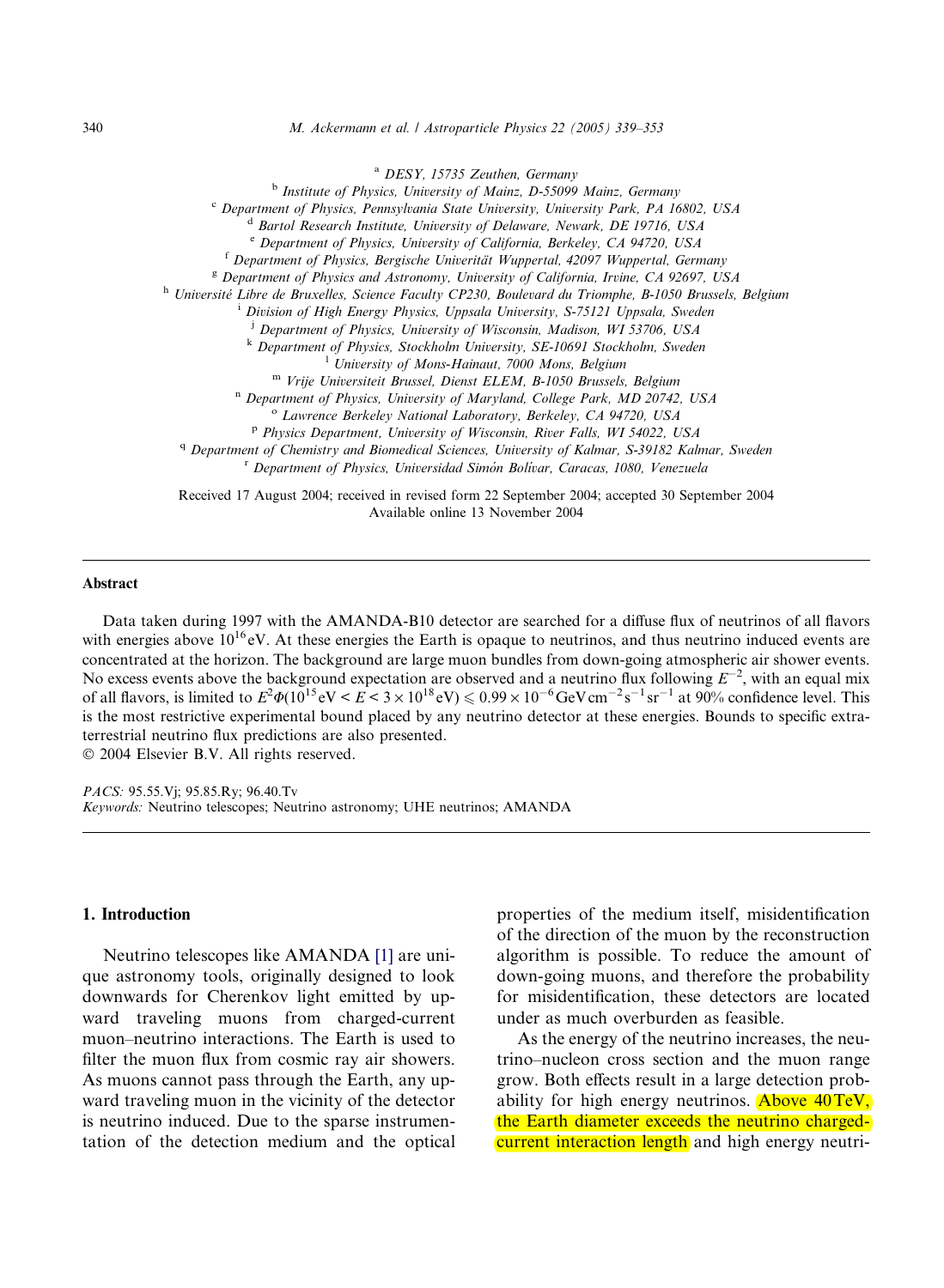nos are significantly absorbed [\[2\]](#page-14-0). At UHE  $<sup>1</sup>$  the</sup> Earth is essentially opaque to muon- and electron–neutrinos [\[3\]](#page-14-0) and only downward to horizontally traveling neutrinos can be detected. The overburden above the AMANDA detector is limited, which limits the interaction probability for neutrinos, concentrating the muons from UHE neutrinos at the horizon. Klein and Mann [\[3\]](#page-14-0) estimate that a few muons per year above  $10^{15}$  eV from UHE neutrino sources might be detected with an  $0.1 \text{ km}^2$  detector, an effective area that is achieved by this analysis (as shown in [\[4\]](#page-14-0)). The energy range above  $10^{16}$ eV is interesting, as experimentally there are currently no strong limits on neutrino fluxes from models describing active galactic nuclei (AGN) at these energies. At higher energies, above  $10^{18}$  eV, one expects the guaranteed flux of neutrinos from interactions of high energy cosmic rays with the cosmic microwave background, or the more speculative flux from decays of topological defects (for an overview see [\[5–7\]\)](#page-14-0). Cosmological sources are expected to produce neutrinos in pp or  $p\gamma$  collisions, resulting in a flavor ratio of  $v_e$ : $v_u$ : $v_\tau$  = 1:2:0 at the source. As these neutrinos propagate over cosmological distances, oscillations between the different flavors result in a ratio at Earth of  $v_e$ : $v_u$ : $v_\tau$  = 1:1:1 [\[8\]](#page-14-0). Therefore all three flavors are initially of the same importance for detection, but for muon–neutrinos the detection probability is higher, due to the long path length of the resulting muons.

The search for a neutrino signal in the upper hemisphere has to be performed in the presence of the large flux of down-going atmospheric muon bundles. This analysis exploits the fact that these events have different characteristics than neutrino induced events. The primary cosmic ray spectrum (protons and heavier elements) falls rapidly with energy, following approximately  $E^{-2.7}$  below the knee and steepening thereafter to  $E^{-3.1}$ . An atmospheric air shower produced by an UHE primary particle results in a muon bundle consisting of hundreds to thousands of muons. At  $10^{16}$ –  $10^{20}$  eV approximately 90% of the primary energy is consumed by the electromagnetic cascade of the air shower and only a fraction of the remaining energy is carried by the resulting muons [\[9\].](#page-14-0) When comparing a single muon and a muon bundle of the same energy, the bundle spreads the generated Cherenkov light over a larger volume. In the detector, both classes of events can result in a large number of photomultiplier tubes (PMT) being hit by photons, but neutrino induced events have more photon hits overall, i.e. more multiple hits are found in single PMTs. Often, however, single photons cannot be resolved. This can be compensated for by exploiting the afterpulse behavior of the PMTs. Each photoelectron has a small probability to generate an afterpulse delayed by several microseconds. These afterpulses are used as a ''low gain'' outlet to identify high energy events with a large number of photons incident on the PMT. Using this and other event properties, it is possible to reduce the number of events caused by down-going atmospheric muons to a level where a search for a signal from UHE neutrinos becomes feasible. In [\[4\]](#page-14-0) and [\[10\]](#page-14-0) part of the data taken in 1997 with the AMANDA-B10 array was used to establish this technique and a preliminary limit was set. In this analysis an improved neutrino simulation is used, selection criteria are refined, systematic uncertainties are assessed and the analysis is applied to the full 1997 data set.

### 2. The AMANDA-B10 detector

The data used in this analysis were taken with the AMANDA-B10 detector [\[1\]](#page-14-0) in 1997. This detector consists of 302 Optical Modules (OMs) on 10 vertical strings. The instrumented parts of the strings are located between 1500m and 2000m below the South Pole ice surface. The strings are arranged in two concentric circles. The outer circle with a diameter of 120m is formed by six strings equipped with a total of 216 OMs connected to the surface via twisted pair cables. The vertical separation of the OMs located on these strings is 10m. Three strings lie on a 60m diameter inner circle, the remaining string being located at the center. These strings use coaxial cable to connect 86 OMs, with 20m spacing, to <sup>1</sup> Ultra High Energy is used here for energies above  $10^{16}$  eV. the surface. The coaxial or twisted pair cable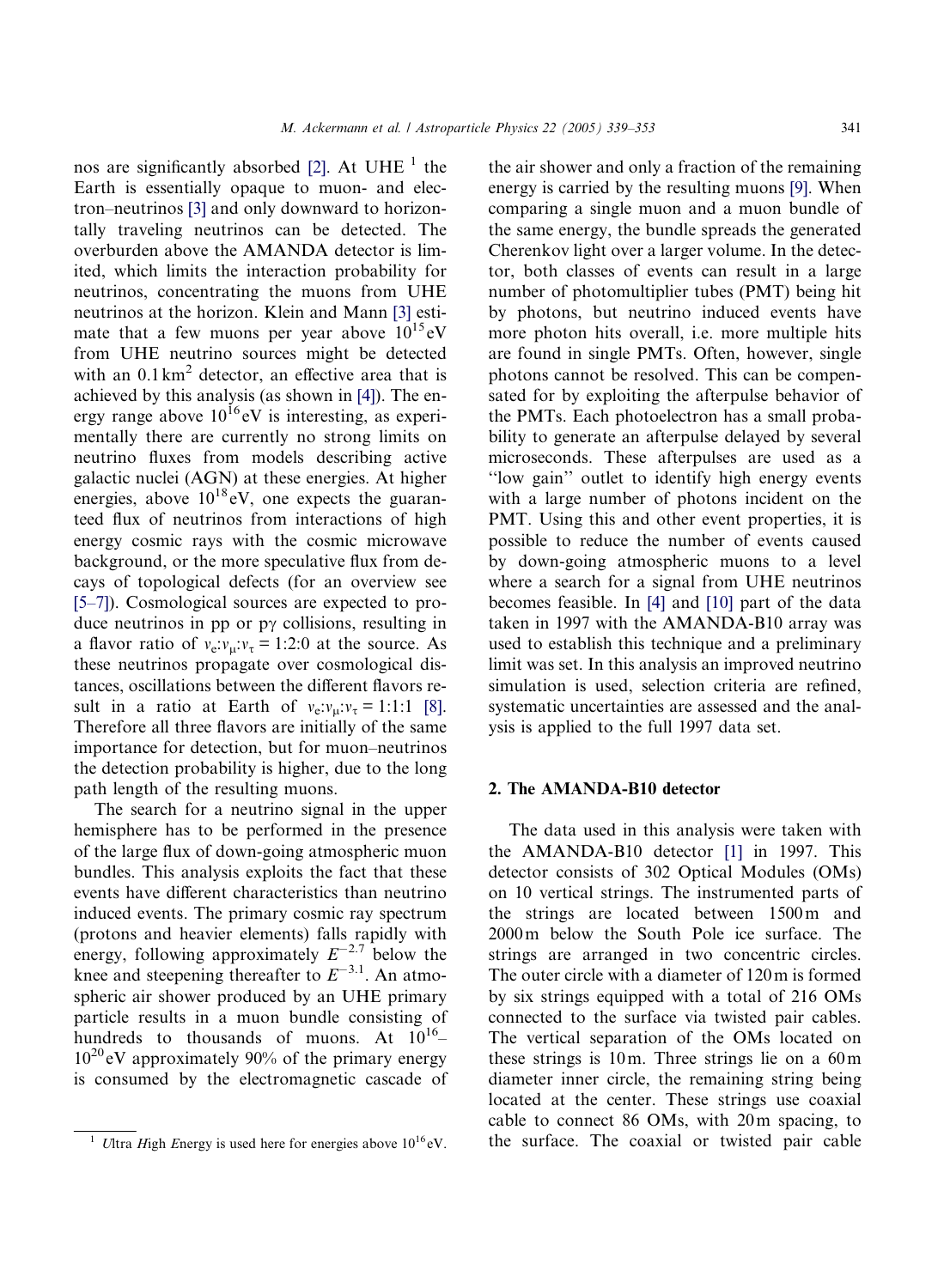supplies the PMT inside the OM-pressure-sphere with high voltage power and transmits the signal to the amplifier and data acquisition electronics (DAQ) located at the surface. The electrical signal from the PMT is dispersed in the cable, which strongly limits the capability to resolve single photons arriving at the PMT separated by less than a few hundred nanoseconds. The PMT and/or the amplifier saturate when more than some tens of photoelectrons are generated in the PMT. Each photoelectron produces an afterpulse with an approximately 3% probability, well separated by approximately  $6\mu s$  from the initial pulse. These late afterpulses appear when residual gas mole-



Fig. 1. A simulated horizontal  $2 \times 10^{19}$  eV muon passes the AMANDA-B10 detector. The different colors of the OMs correspond to different hit times from yellow (early) to blue (late). Only the hits depicted in yellow, orange and red are generated by the muon, while the green and blue colored hits are caused by afterpulses. In this event, all working OMs are hit and nearly all of them report at least one hit from afterpulsing. (For interpretation of the references in color in this figure legend, the reader is referred to the web version of this article.)

cules, ionized by electrons from the electron multiplier, travel back to the cathode and release additional electrons [\[11,12\].](#page-14-0) The AMANDA-B10 detector and its response to a simulated horizontal  $2 \times 10^{19}$  eV muon is shown in Fig. 1.

### 3. Signal and background simulations

### 3.1. UHE neutrino simulation

The neutrino generator ANIS [\[13\]](#page-14-0) is used to generate neutrinos and anti-neutrinos of all flavors following an  $E^{-1}$  spectrum between  $10^{13}$  eV and  $10^{20}$  eV. All relevant standard model processes, like charged- and neutral-current  $vN$  interactions, resonant  $\overline{v}_e e^-$  scattering and tau–neutrino regeneration are simulated. Cross-sections are evaluated up to  $10^{21}$  eV following the framework of pOCD and with structure functions according to CTEQ5. The neutrinos are propagated through the Earth with a density profile taken from the Preliminary Reference Earth Model [\[14\].](#page-14-0) In case of a charged-current interaction in the vicinity of the detector, the resulting lepton and hadronic energy deposition is simulated. Throughout this paper a neutrino flavor ratio at Earth of  $v_e$ : $v_u$ : $v_\tau$  = 1:1:1 and a ratio of  $v/\overline{v} = 1^2$  is assumed. The events, generated by ANIS, are re-weighted to a diffuse AGN-like flux  $E^2 \Phi = 10^{-6} \text{GeV} \text{ cm}^{-2} \text{s}^{-1} \text{ sr}^{-1}$  or other UHE neutrino flux predictions. [Fig. 2](#page-4-0) shows the zenith angle distribution for muon–neutrinos which underwent a charged-current interaction within the muon path length from the detector. With increasing neutrino energy, the absorption of the neutrino flux becomes stronger and the resulting muon flux concentrates near the horizon. The event selection is developed using a simpler single muon simulation, re-weighted to an  $E^{-2}$ neutrino spectrum. In this simulation the Earth is assumed to have the density of ice and the hadronic energy deposition from the charged-current interaction is neglected. Nevertheless, this simplified simulation leads to a good agreement in the

<sup>&</sup>lt;sup>2</sup> The production of high energy  $\overline{v_e}$  is suppressed in  $p\gamma \rightarrow n\pi^+$  interactions, altering the ratio  $v/\overline{v}$ . For a discussion of this effect see [\[35\]](#page-14-0).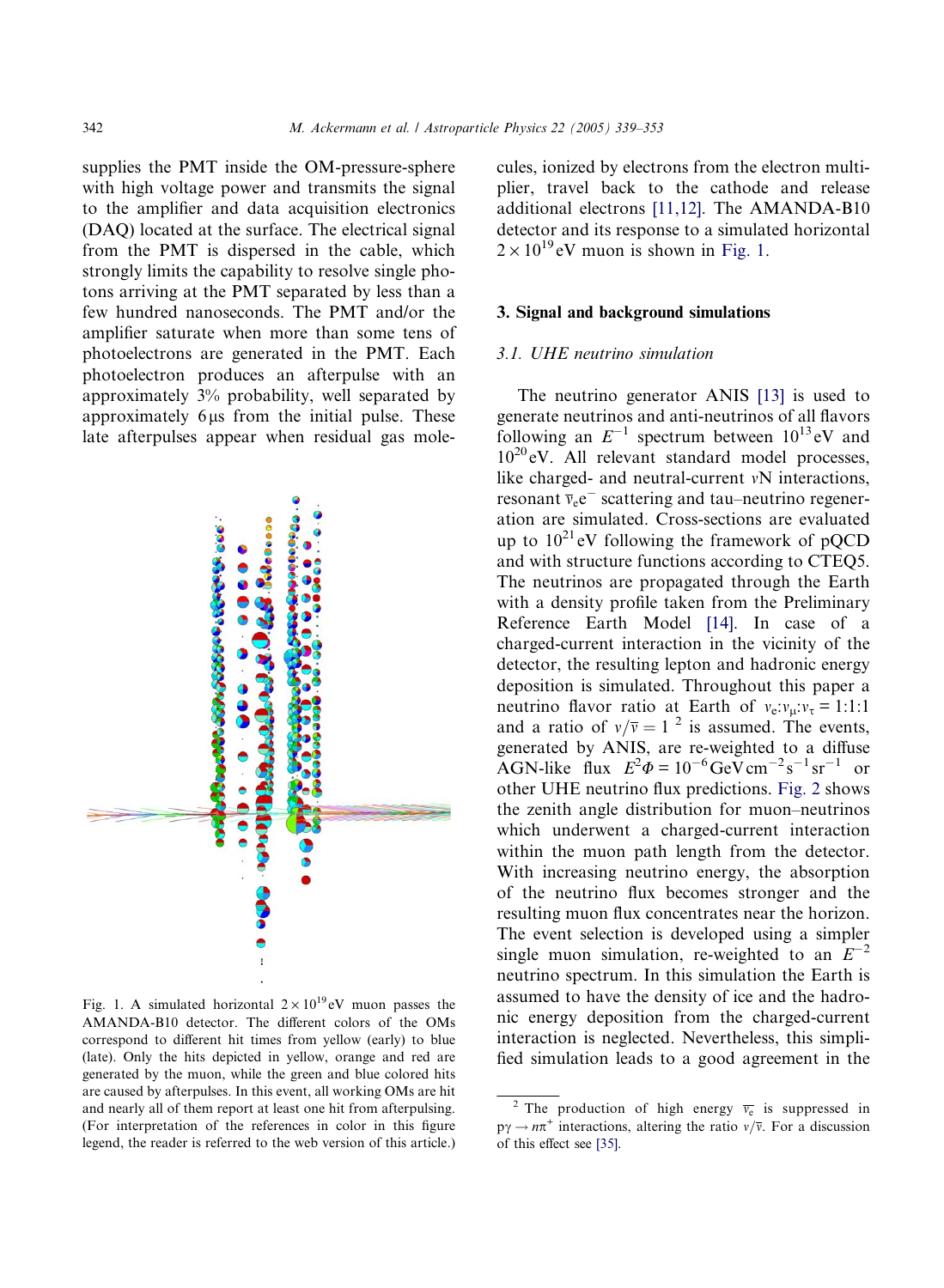<span id="page-4-0"></span>

Fig. 2. Zenith angle distribution for muon–neutrinos which produced a muon able to reach the detector (A zenith angle of  $180^\circ$  corresponds to a upward-going particle). The probability distribution is shown for a muon–neutrino flux following  $E^{-2}$ and energies above  $10^{14}$  eV and between  $10^{15}$ – $10^{16}$  eV,  $10^{17}$ –  $10^{18}$  eV and  $10^{19}$ – $10^{20}$  eV.

final neutrino energy and angular distributions when compared to the results using the ANIS generator.

### 3.2. Cosmic ray air shower generation

Cosmic ray air showers are generated using the CORSIKA program (version 5.7001, 1988) [\[15\]](#page-14-0) with the QGSJET interaction model. To develop the selection criteria, two sets of simulations are performed. The first uses the primary composition and the spectral slopes for the individual elements from [\[16\]](#page-14-0), with energies of the primary particles ranging from  $8 \times 10^{11}$  eV to  $10^{20}$  eV. This simulation corresponds to the standard AMANDA background simulation. The second set is tailored to more efficiently simulate events generated by high energy primaries. Protons and iron primaries are sampled from an  $E^{-2}$  spectrum from  $8 \times 10^{13}$  eV to  $10^{20}$  eV. Events resulting from  $315 \times 10^6$  proton- and  $145 \times 10^6$  iron-primaries are re-weighted to the model taken from [\[17\]](#page-14-0), which is shown in Fig. 3. This model describes



Fig. 3. The two-component model describing the averaged measured primary cosmic ray flux taken from [\[17\]](#page-14-0) is used to simulate the cosmic ray air shower events.

the averaged measured primary cosmic ray flux with proton and iron primaries. As the developed selection criteria reject events generated by low energy primaries, the higher energy threshold and the softer spectral slope allows to reduce the required cpu time while generating a large number of high energy air shower events.

### 3.3. Lepton propagation

Muons and taus produced in charged-current neutrino interactions are propagated through the ice and rock using MMC [\[18\]](#page-14-0) while for muons generated in cosmic ray air showers an algorithm developed by Lipari and Stanev [\[19\]](#page-14-0) is used. The simulation takes into account the response of the detector to additional Cherenkov photons generated by energy depositions due to ionization and radiative processes. Table 1 shows the mean path length of muons in ice as evaluated with the algorithm presented in [\[19\].](#page-14-0) At

Table 1 The mean path length for muons  $(\langle L_{\mu} \rangle)$  with energies from  $10^{15}$  eV to  $10^{20}$  eV

| 10 V U U U U U                   |           |                     |                     |           |
|----------------------------------|-----------|---------------------|---------------------|-----------|
| $E_{\mu}$ (eV)                   | $10^{15}$ | $10^{16}$ $10^{17}$ | $10^{18}$ $10^{19}$ | $10^{20}$ |
| $\langle L_{\mu} \rangle$ (kmwe) |           | 26                  | 30                  |           |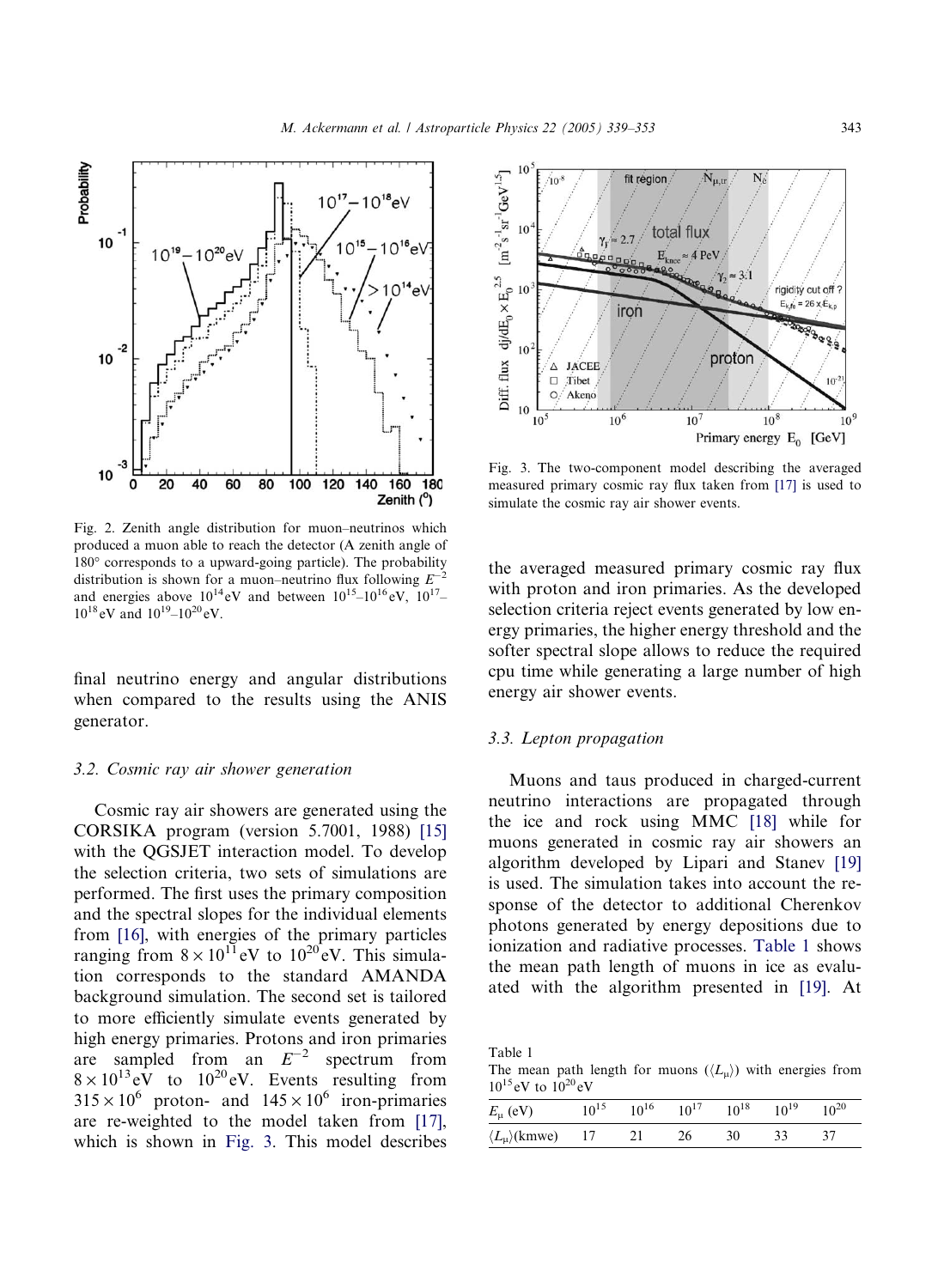UHE energies, muons can travel up to several tens of kilometers, which allows to monitor large volumes of ice.

### 4. Data selection and analysis

During the 1997 data taking period a total of  $1.05 \times 10^{9}$  events satisfied a **majority trigger of at** least 16 hit OMs within about  $2\mu s$ . The data taking rate was 100Hz. Out of the 302 OMs, 41 (14%) were either not functioning or showed abnormal behavior and were excluded from the analysis. Signals with a short time over threshold (TOT) are mostly caused by electrical cross talk between OMs on the same string and are removed from the analysis. In order to enhance high energy events, events that deposited a large amount of photons in and around the detector are selected by requiring hits in more than 95 OMs, with four of them located on the inner strings. During the detector's operational time of 174 days,  $4 \times 10^6$ events fulfilling these criteria were collected. Taking into account the detector dead time of 25% the data taking period corresponds to 131 days of live time. The goal of this analysis is to reject atmospheric air shower events and retain a maximum number of UHE neutrino induced events. Due to the long path length of UHE muons (see [Table 1\)](#page-4-0), it is expected that events caused by muon–neutrinos contribute a larger fraction to the final event sample than electron– or tau–neutrino induced events. The development of selection criteria is therefore performed with simulated muon–neutrino induced events and only for the optimization of the final criterion the electron– and tau–neutrino induced events are added to the analysis.

# 4.1. Variables

To separate UHE neutrino induced signal events from air shower induced background events eight variables are used. Two neural nets (NN) combine subsets of these variables to achieve better separation. The variables are defined as follows:

| 1.   | NCH             | Number of hit OMs                    |
|------|-----------------|--------------------------------------|
|      | 2. NHITS        | Number of hits for all OMs           |
|      | 3. F1H          | Fraction of hit OMs with exactly     |
|      |                 | one hit                              |
|      | 4. MA           | Mean amplitude for hit OMs           |
|      | 5. $\theta(FG)$ | Zenith angle obtained from           |
|      |                 | first guess                          |
| 6.   | $\theta$ (LR)   | Zenith angle obtained from           |
|      |                 | likelihood reconstruction            |
| 7. L |                 | Likelihood for likelihood            |
|      |                 | reconstruction                       |
| 8.   | S               | Smallest moment of tensor of inertia |

NCH is the number of OMs that reported one or more hits. The time-to-digital converters connected to each OM can distinguish up to eight hits. The variable NHITS is the sum of all hits for all OMs. [Fig. 4\(](#page-6-0)left) shows the NHITS distribution of the experiment, air shower and signal simulations. The atmospheric air shower simulation describes the experimental data well, while the signal simulation extends to larger values of NHITS. For bright events with many photons arriving at the OM, dispersion of the electrical signal in the cables to the surface effectively merges signals from primarily unscattered or only slightly scattered photons. F1H is the fraction of hit OMs with exactly one hit, divided by NCH. A faint signal induces mostly single photoelectrons in each hit OM and F1H is close to one, while bright events induce many photoelectrons per OM and therefore more afterpulses, both effects resulting in  $F1H$  closer to zero. This variable is therefore effective in selecting bright events. [Fig. 4](#page-6-0)(right) shows F1H for experimental data and simulated signal and background. The air shower simulations describe the experimental data and the simulated signal events populate lower values of F1H. The mean amplitude per hit OM, MA, is the sum of amplitudes in hit OMs divided by NCH. Bright events have, on average, a higher mean amplitude. The first guess reconstruction (FG) and likelihood reconstruction (LR) return directional information. The quality of the likelihood reconstruction is reflected in the likelihood  $L$ . The underlying model for the likelihood reconstruction is a mini-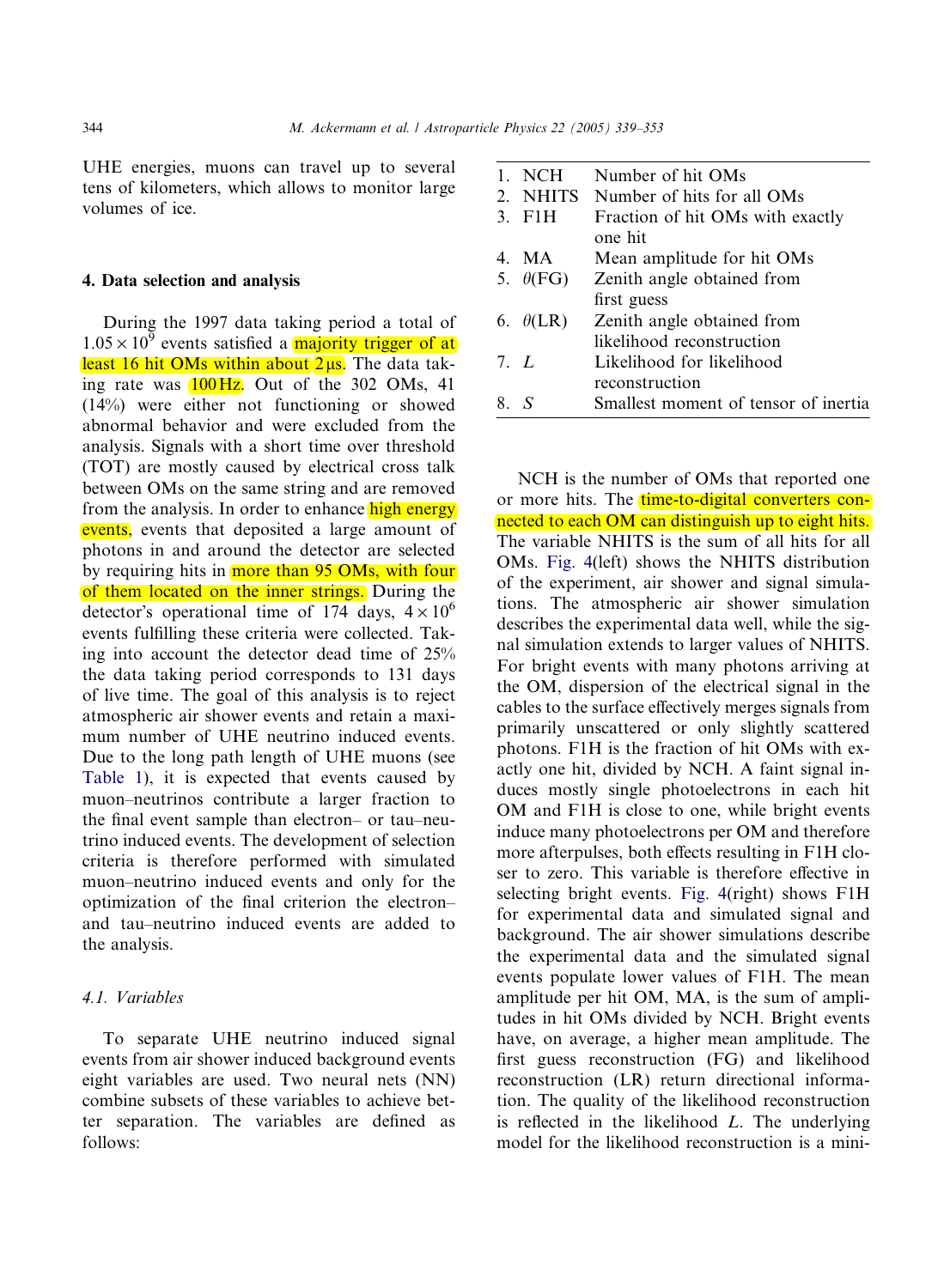<span id="page-6-0"></span>

Fig. 4. The NHITS distributions for the experiment, air shower and signal simulation to the left and to the right F1H. At F1H = 0.65 the position of the selection criteria leading to the next level is shown.

mal ionizing muon that induces a comparatively small amount of Cherenkov light in the detector medium, while the first guess assumes light traveling at a certain speed along a line  $3$ . At high energies each OM receives hundreds to thousands of photons, significantly altering the arrival time probability as a function of distance. This leads to a poor resolution in the directional reconstruction for UHE events. Using the tensor of inertia for the events, the different shapes of the air shower and UHE neutrino induced events can be used. From the available variables the smallest eigenvalue of the tensor of inertia S shows the best discrimination power.

# 4.2. Level 1

Selecting events with  $F1H \le 0.65$  defines the Level 1 in this analysis. The experimental data sample is reduced to 263,000 events, or 6.5% of the initial sample. These events are reconstructed with the first guess and the likelihood reconstruction. The reconstructed zenith angles  $(\theta(FG), \theta(LR))$ , the likelihood parameter  $L$  and the F1H variable are used in the neural net NN1 to distinguish simulated signal from background. The simulation of air shower events gives reasonable agreement in the zenith angle distribution, for both first guess and likelihood reconstructions [\(Fig. 5](#page-7-0)). The distributions show that the reconstructions are not able to resolve the directional information of the UHE neutrino induced events, which are predominantly horizontal. Nevertheless, the direction of air shower muon events is better reconstructed and this is exploited by the neural net NN1. [Fig. 6](#page-7-0) shows the neural net output for experimental data, signal Monte Carlo and the two sets of air shower simulations. Both samples, the standard set of CORSIKA generated data with a limited amount of events (the outlier at NN1  $\approx 0.95$  corresponds to one event) and the re-weighted high energy CORSIKA sample using only proton and iron cosmic ray primaries, show good agreement with the experimental data.

# 4.3. Level 2

Reducing the Monte-Carlo background to approximately 1% of the previous level, Level 2 is defined by selecting events with  $NN1 > 0.37$ . The experimental data set is reduced to 3326 events, while the air shower simulation predicts  $2976 \pm 51$ events. This is 11% lower and within the systematic

<sup>3</sup> For more details on the reconstruction methods used in AMANDA see [\[20\]](#page-14-0).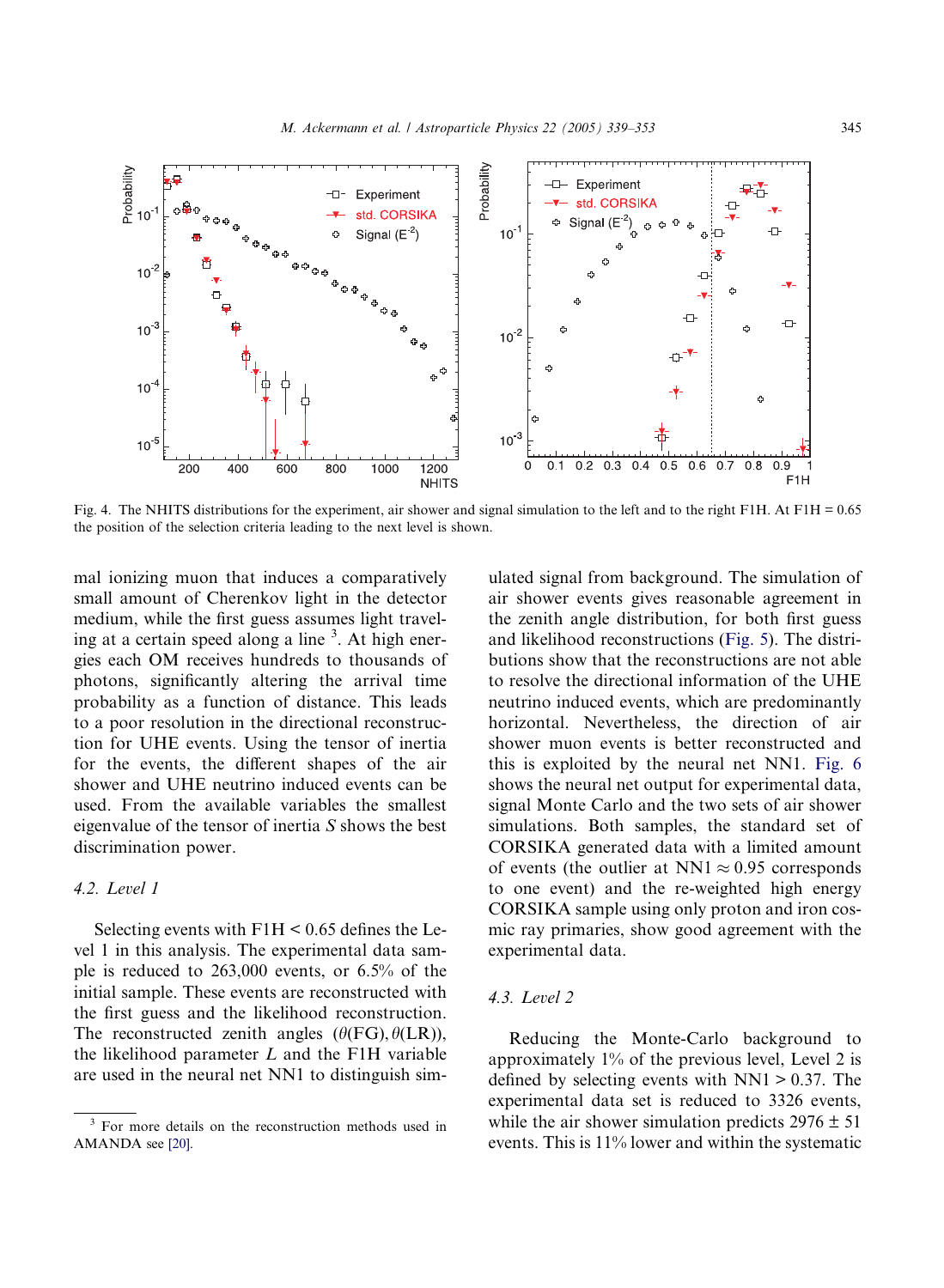<span id="page-7-0"></span>

Fig. 5. The zenith angle distribution for the first guess (FG) (left) and the likelihood reconstruction (LR) (right).

uncertainty, as discussed later. At this level, the final selection criterion is defined, based on a second neural net (NN2) using the variables F1H, NCH, NHITS, MA and S. Other variables and combinations have been investigated, but the ones used are found to be the most effective. Fig. 7 shows the NN2 output for the experiment, the air shower and the combined electron–, muon– and tau–neutrino simulation. A Kolmogorov test, using the CORSIKA generated events and the experimental data yields a probability close to one for both cases resulting from the same parent distribution.





Fig. 6. The normalized neural net (NN1) output for the two sets of cosmic ray air shower simulation (weighted as dotted crosses, unweighted as triangles), the experiment and the UHE neutrino induced events.

Fig. 7. The experimental data and the prediction from the air shower simulation for the neural net NN2. The number of events expected from an  $10^{-6}E^{-2}$ GeV cm<sup>-2</sup> s<sup>-1</sup> sr<sup>-1</sup> neutrino source (all flavors equally mixed) is superimposed.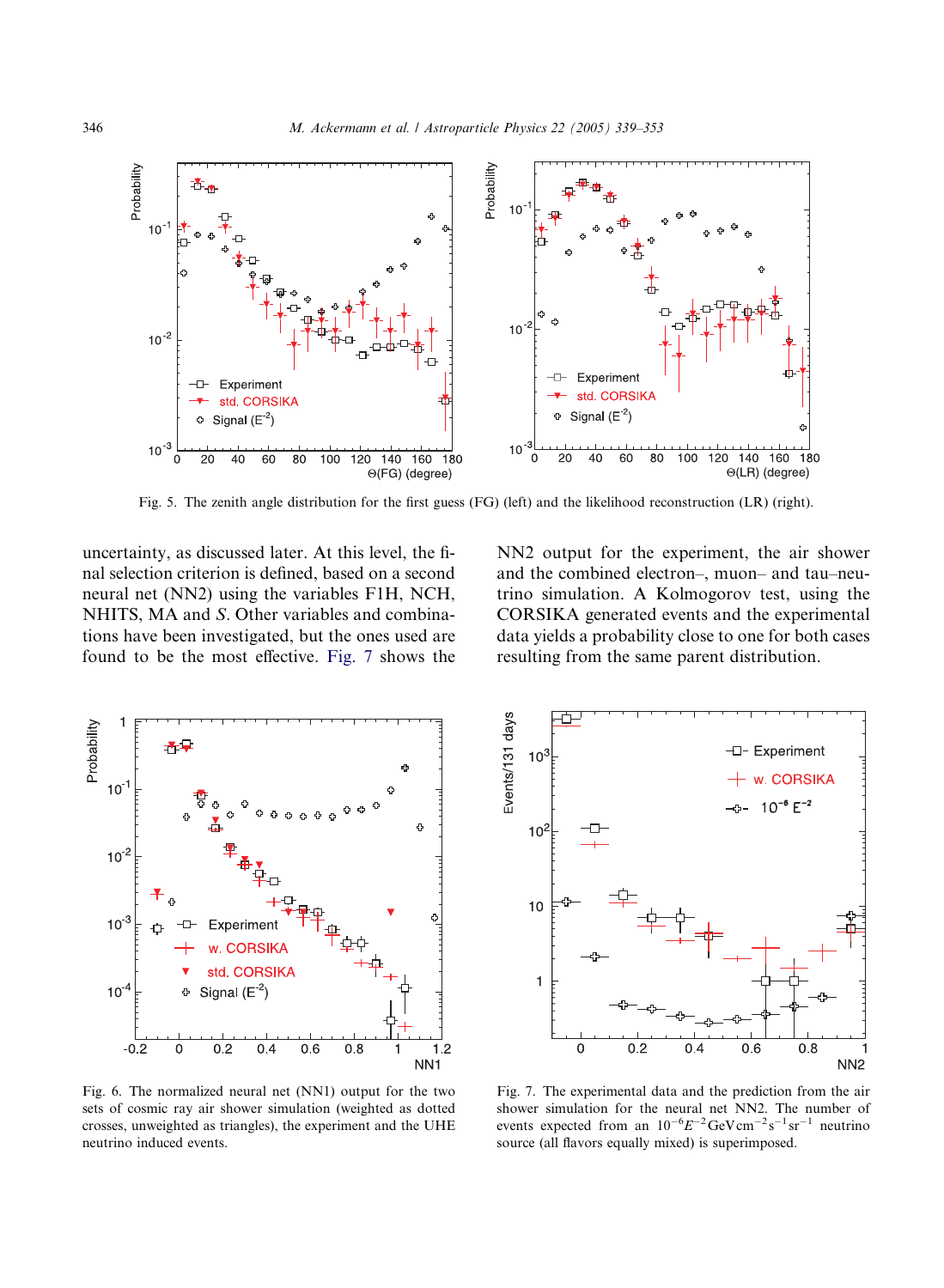# 4.4. The final selection criterion and sensitivity

The final selection criterion is based on the output of the neural net NN2. To find the criterion that puts the strongest constraint on a given theoretical model the procedure outlined by Hill and Rawlins [\[21\]](#page-14-0) is used. This method uses only information from Monte-Carlo simulations and is therefore free from bias introduced by using experimental data. The simulated background expectation  $n<sub>b</sub>$  as a function of the selection variable is used to calculate the average event upper limit  $\overline{\mu}_{90}$  (90% confidence limit) as defined in [\[22\].](#page-14-0) The strongest constraint on a theoretical model corresponds to the selection criterion that minimizes the model rejection factor  $\overline{\mu}_{90}/n_s$  where  $n_s$  is the number of events expected from this model that satisfy the selection criteria. The average flux upper limit, or sensitivity, is defined as  $\overline{\Phi}_{90} =$  $\Phi_{\frac{\overline{\mu}_{90}}{n_s}}$ , where  $\Phi$  is the neutrino flux predicted by a specific theoretical model. The model rejection factor states how strongly, on average, a given flux  $\Phi$ is rejected when performing repeated (hypotheti-



Fig. 8. The model rejection factor for an  $E^2\Phi =$  $10^{-6}$  GeV cm<sup>-2</sup>s<sup>-1</sup> sr<sup>-1</sup> neutrino flux. The x-axis denotes the selection with NN2 larger than the corresponding value. Selecting events with NN2 > 0.9 leads to a model rejection factor of 0.69.

cal) runs of the experiment. The actual experiment will obtain a limit based on the observed number of events. Fig. 8 shows the model rejection factor for an  $E^2 \Phi = 10^{-6} \text{GeV cm}^{-2} \text{s}^{-1} \text{sr}^{-1}$  neutrino flux. As the neural net assigns signal-like events values close to one, it is expected that the largest rejection power is achieved for a selection close to this value. Indeed, the inset in Fig. 8, using finer binning, shows a minimum close to  $NN2 = 1$ . Here NN2 > 0.9 is chosen, ignoring the loss of approximately 10% in rejection power compared to the actual minimum. For this selection,  $n_s = 7.44 \pm 0.14$ and  $n_b = 4.6 \pm 1.2$  is expected from simulations for signal and background, respectively. This results in a sensitivity of 5.1 events (90% confidence level), or  $E^2 \overline{\Phi}_{90}(v_e : v_\mu : v_\tau = 1 : 1 : 1) = 0.69 \times$  $10^{-6}$  GeV cm<sup>-2</sup>s<sup>-1</sup> sr<sup>-1</sup>. At this level, by calculating the number of equivalent events, the biased Monte Carlo background simulation corresponds to approximately 3 times the experimental live time.

# 4.5. Effective detector area

The effective area for neutrinos,  $A_{\text{eff}}$ , represents the area of an ideal detector capable of detecting neutrinos with full efficiency. Using the effective area for neutrinos one can calculate neutrino induced event rates for a given neutrino flux. The number of events is calculated by:

$$
N_{\text{event}} = T \int dE_{\text{v}} d\Omega \Phi(E_{\text{v}}, \Theta_{\text{v}}) A_{\text{eff}}(E_{\text{v}}, \Theta_{\text{v}}).
$$

With T the live time of the experiment,  $E_v$  and  $\Theta_{v}$  denote the energy and the zenith angle of the neutrino. [Fig. 9](#page-9-0)(left) shows the effective area for neutrinos as a function of energy for the three flavors averaged over the azimuth and zenith angles. As the energy increases the muon–neutrino contribution dominates over those from electron– and tau–neutrinos, because of the increasing path length of the muons. At  $10^{11}$  GeV the detector is approximately 4–5 times more sensitive for muon–neutrinos than for electron–neutrinos, the sensitivity for tau–neutrinos being in-between. Due to the angular averaging, this figure implicitly averages the effects of absorption and interaction probability. [Fig. 9\(](#page-9-0)right) shows that for nearly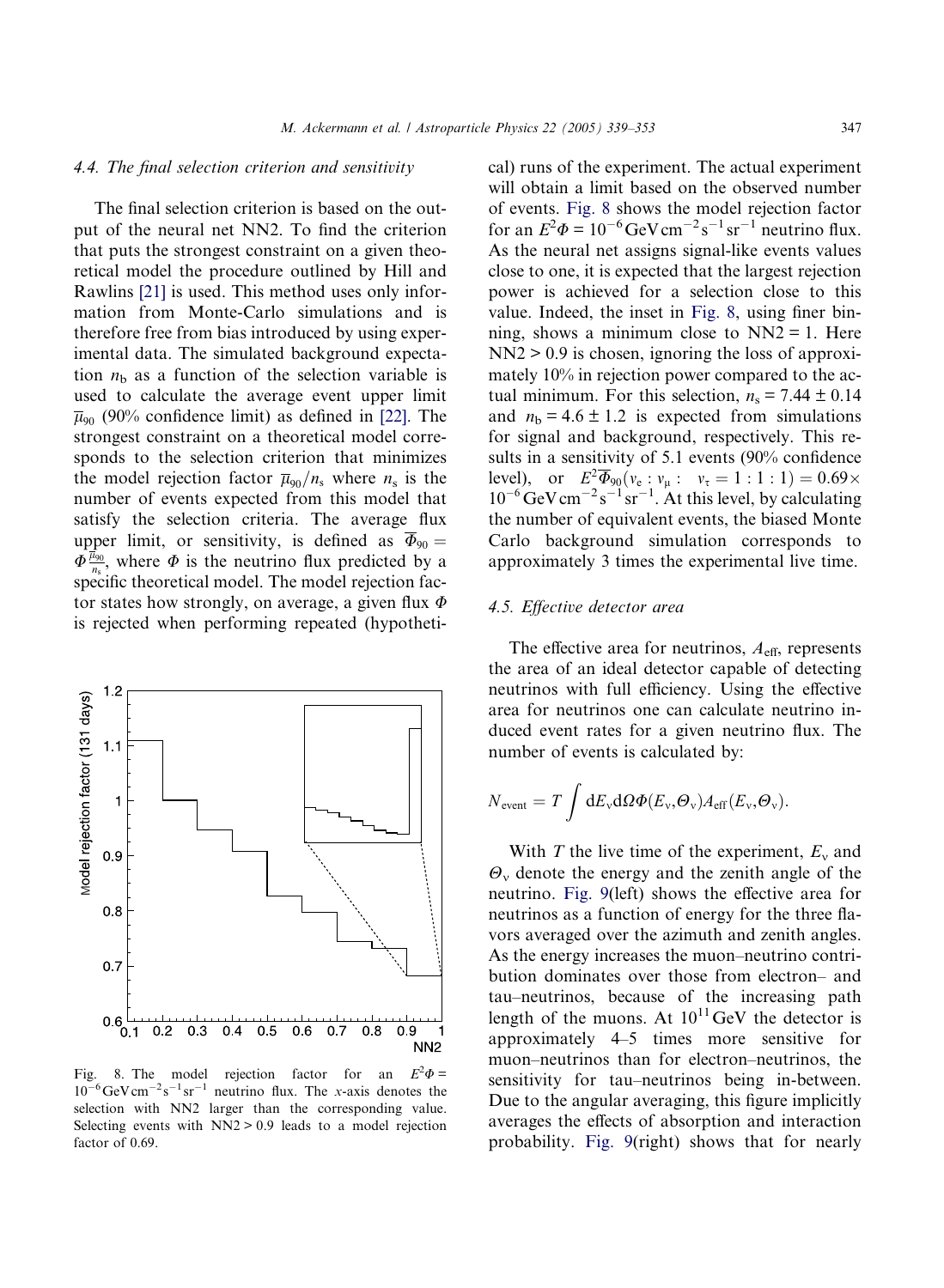<span id="page-9-0"></span>

Fig. 9. The effective area for neutrinos of all three flavors averaged over all angles (left) and for nearly horizontal events (right).

| Table 2 |                                                                                                                            |
|---------|----------------------------------------------------------------------------------------------------------------------------|
|         | Event rates (Hz) for the different analysis levels for the experiment and the background simulation performed with CORSIKA |

|                | Selection criteria |            |                      |                      |
|----------------|--------------------|------------|----------------------|----------------------|
|                | NCH > 95           | F1H < 0.65 | NN1 > 0.37           | NN2 > 0.9            |
| Experiment     | 0.35               | 0.023      | $2.9 \times 10^{-4}$ | $4.4 \times 10^{-7}$ |
| <b>CORSIKA</b> | $_{0.31}$          | 0.026      | $2.6 \times 10^{-4}$ | $4.1 \times 10^{-7}$ |

horizontal events, the detection area is much larger than the averaged area and exceeds  $10^4$  m<sup>2</sup> for horizontal muon–neutrinos.

# 4.6. Event rates

The overall absolute sensitivity of the simulation is verified by comparing the predicted event rate from background simulations with the experimental rate. Table 2 shows the event rates for the different selection criteria. The number of experimental events drops from  $4 \times 10^6$  to 5 and the simulated background rate describes the experimental rate at all levels within the systematic uncertainties.

### 5. Systematic uncertainties

Systematic uncertainties in simulation input parameters lead to an uncertainty in the final result. Changes in these parameters influence the number of expected signal or background events for a fixed set of selection criteria. In this analysis the main uncertainties are related to the properties of the ice as medium for photon propagation, the muon propagation in the ice, the absolute detector sensitivity, the neutrino cross section at high energies and the absolute flux and composition of the primary cosmic rays. The effects of variations in the simulation input parameters on the number of events remaining after the final selection are studied. The derived systematic uncertainties are included in the limit calculation using the method of Conrad et al. [\[23\],](#page-14-0) which is an extension of the approach of Cousins and Highland [\[24\].](#page-14-0)

### 5.1. Absolute detector sensitivity

There are three main uncertainties affecting the absolute sensitivity of the detector: the absolute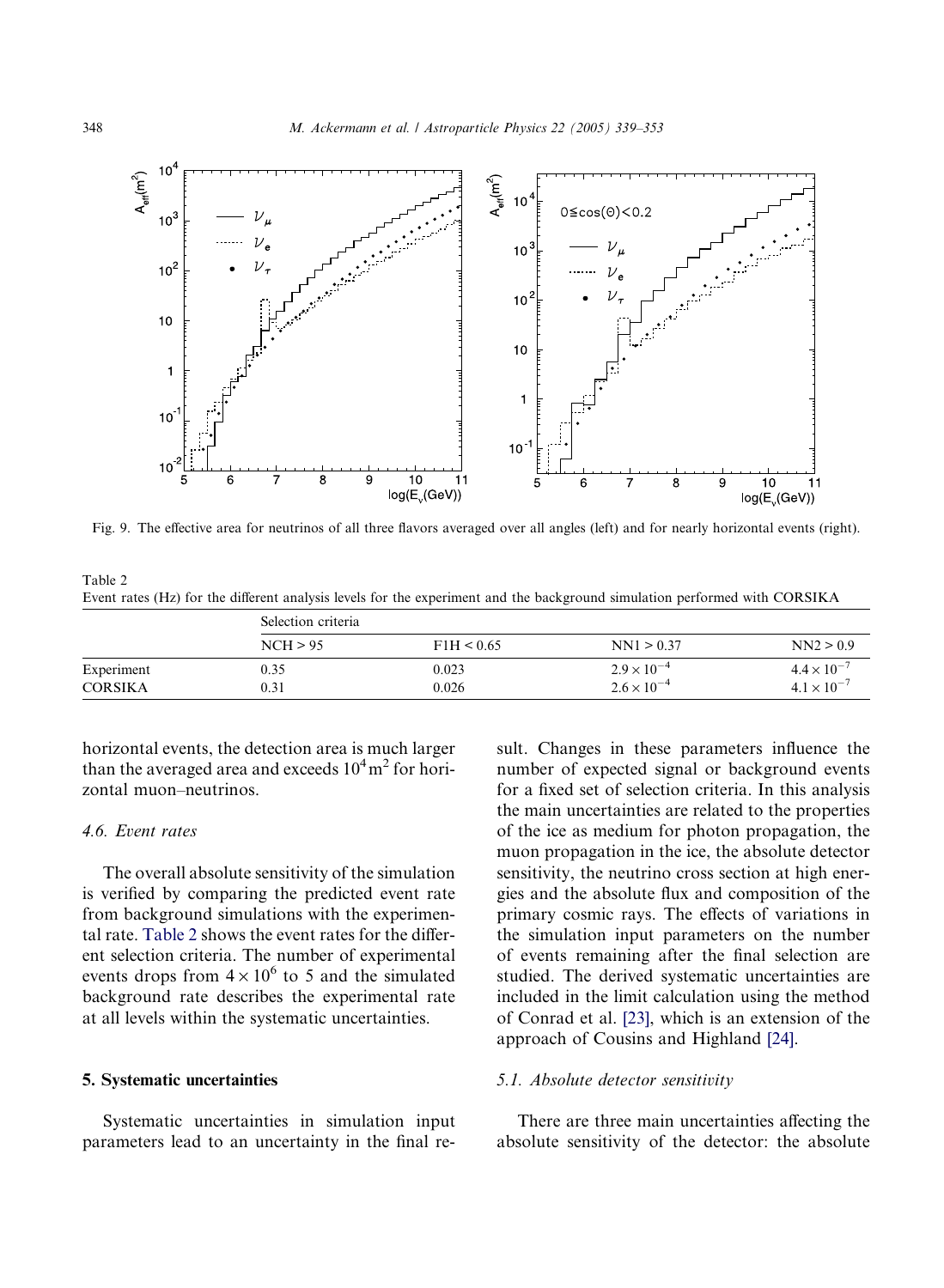sensitivity of the OMs, the shadowing of the OMs by the string-cable, and the effect of the exact optical properties of the re-frozen ice enclosing the OMs in the 60 cm wide drill hole. The determination of the uncertainty in the absolute sensitivity of the OM cannot easily be decoupled from the uncertainty in the ice properties. Following the discussion in [\[25\]](#page-14-0) the uncertainty in the absolute sensitivity of the OM is estimated to be 15%.

# 5.2. Optical ice parameters

High energy muons generate a large number of photons in the ice. These photons are scattered and absorbed. Due to the large number of photons, some photons can be detected over long distances in the ice. This analysis uses an average effective scattering and absorption length ( $\lambda_{\text{eff}}$  = 24m,  $\lambda_{\text{abs}} = 130 \,\text{m}$  to describe the propagation of photons. The error on both parameters is estimated to be about 10%. The parameters are not independent, i.e. a larger scattering length implies a larger absorption length. To estimate the systematic effect, we simulate the muon–neutrino signal with  $(\lambda_{\text{eff}} = 19 \text{ m}, \lambda_{\text{abs}} = 90 \text{ m}), (\lambda_{\text{eff}} = 22 \text{ m}, \lambda_{\text{abs}} =$ 110m) and  $(\lambda_{\text{eff}} = 26 \text{m}, \lambda_{\text{abs}} = 145 \text{m})$  in addition to the standard combination. The variation of the parameters span a wider range than allowed by the estimated uncertainty, to account for an overall shift seen in these values when comparing earlier [\[1\]](#page-14-0) and newer analyses [\[26\]](#page-14-0) of experimental data. The variation of the ice parameters changes the absolute number of events predicted by the simulation. If the number of events predicted by the simulation were to differ from the number of observed events by significantly more than allowed by the overall error one would introduce a normalization procedure. This is taken into account when determining the systematic uncertainty due to variation of the optical parameters, by normalizing the number of events in the leftmost (most background like) bin in the NN2 distribution arbitrarily to 100. Using Table 3, the relative error of the average number of events, 34%, is taken as systematic uncertainty introduced by the uncertainty in the description of the optical properties of the ice.

Table 3

Number of events passing the final selection criterion NN2 > 0.9 for different combinations of effective scattering and absorption length

| Ice model                                                                        | Events passing $NN2 > 0.9$ |
|----------------------------------------------------------------------------------|----------------------------|
| $\lambda_{\text{eff}} = 19 \,\text{m}$ , $\lambda_{\text{abs}} = 90 \,\text{m}$  | 22.2                       |
| $\lambda_{\text{eff}}$ = 22 m, $\lambda_{\text{abs}}$ = 110 m                    | 26.7                       |
| $\lambda_{\text{eff}}$ = 24 m, $\lambda_{\text{abs}}$ = 130 m                    | 22.7                       |
| $\lambda_{\text{eff}} = 26 \,\text{m}$ , $\lambda_{\text{abs}} = 145 \,\text{m}$ | 42.7                       |
| Average                                                                          | $28.6 \pm 9.6$             |
| Relative error                                                                   | 34%                        |

The relative difference in event numbers is an estimate of the systematic error introduced by uncertainties in the description of the optical ice properties.

#### 5.3. Muon propagation

The path length and energy loss distribution for muons during their passage through ice is subject to uncertainties. To investigate this effect, muons caused by UHE neutrinos are propagated with two different muon propagation codes [\[19,18\]](#page-14-0) and the number of signal events passing the final selection  $NN2 > 0.9$  are counted. From this, the uncertainty related to muon propagation simulation is estimated to be 6%.

### 5.4. Neutrino cross section

In [\[27\]](#page-14-0) neutrino cross sections are calculated up to  $10^{21}$  eV. Below  $10^{16}$  eV all standard sets of parton distributions yield very similar cross sections. Above this energy, the cross sections are sensitive to assumptions made about the behavior for  $x \rightarrow 0$ . The authors of [\[27\]](#page-14-0) conclude that at  $10^{20}$  eV the uncertainty reaches a factor of 2. Here the charged-current cross section is multiplied/divided by a factor that increases linearly to 2 with the energy increasing from  $10^{16}$  eV to  $10^{20}$  eV. Again, the number of signal events passing the final selection  $NN2 > 0.9$  is counted and an uncertainty of 8% is derived.

### 5.5. Primary cosmic ray flux

The uncertainty in the absolute primary cosmic ray flux enters as a scaling factor for the number of events expected from atmospheric air shower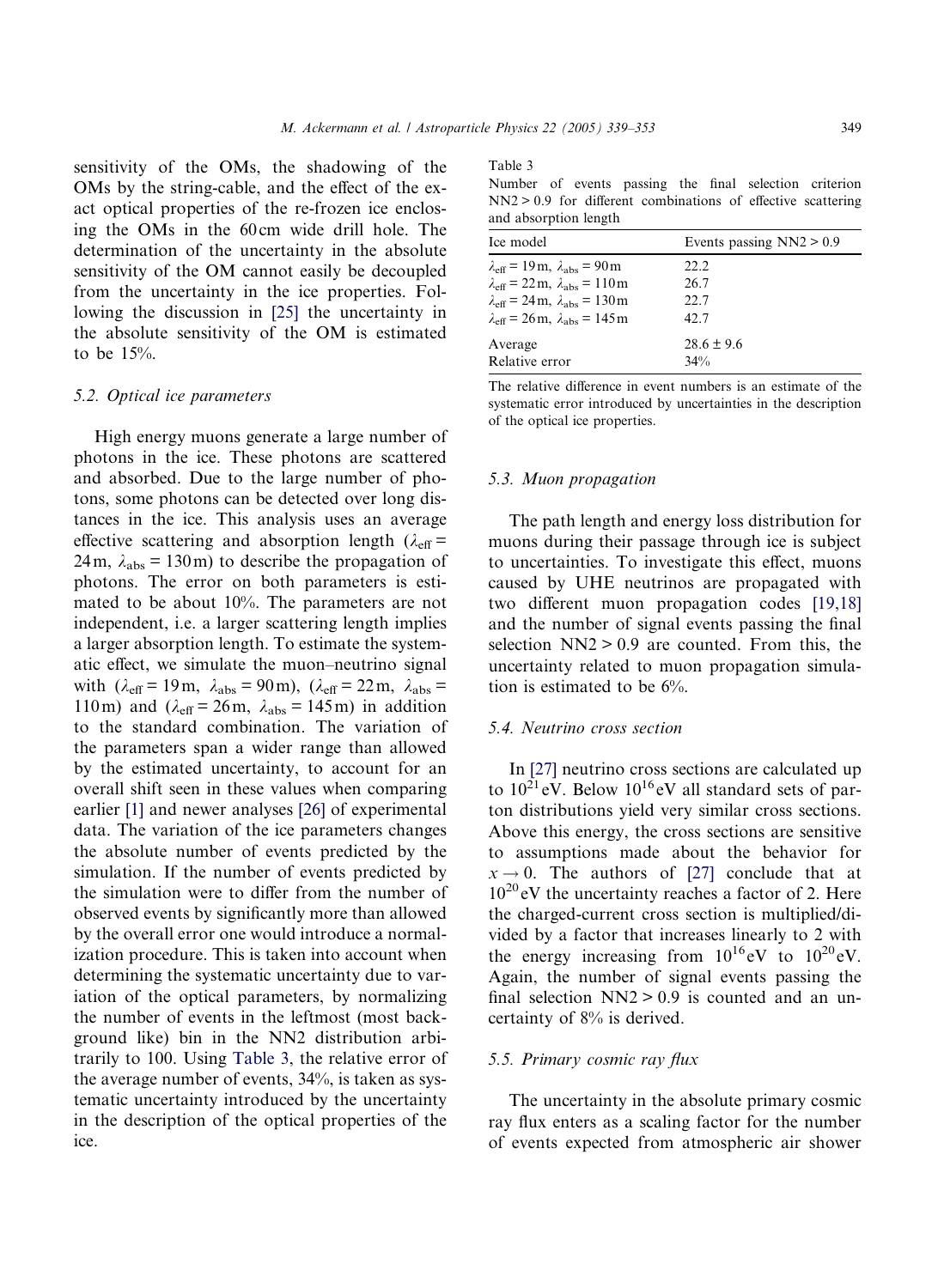simulations. Ref. [\[28\]](#page-14-0) summarizes the integrated flux averaged for different experiments and gives the spread between the data from different experiments as error. In the energy range of interest the error on the absolute flux does not exceed 20%. Different elements of the same energy as primary cosmic ray particles lead to a different shower development and can affect the number of events expected from these air showers. The model used for the primary cosmic ray composition taken from [\[17\]](#page-14-0) is shown in [Fig. 3.](#page-4-0) This model fits a ''heavy'' composition for high energy primaries. Using data from the combined SPASE-AMAN-DA experiment, a similar trend to heavier primaries at higher energies is seen [\[29\].](#page-14-0) To investigate the sensitivity of the analysis to the composition of the primary cosmic rays, the proton and iron content was varied between 0% and 100%. The two extremes, protons only or iron only, together with the model from [Fig. 3](#page-4-0) are shown at Level 2 in Fig. 10. The shape of the distribution is not influenced by the primary composition. After normalizing to the number of events in experimental



Fig. 10. NN2 for cosmic ray air shower simulations and different primary compositions at Level 2. The composition from [\[17\]](#page-14-0) is also shown in [Fig. 3](#page-4-0), the other two represent the extreme cases of only proton or iron primaries. The total number of events is normalized to the experimental number of events.

data (3326 events), the variation in the number of events passing the  $NN2 > 0.9$  selection while varying the proton/iron content is used to determine the uncertainty. Allowing the two extremes (proton or iron only) this uncertainty is about 25%. This is an overestimation, as the proton or iron only compositions are contradicted by other experiments. Allowing a minimum of 20% of protons or iron as extremes decreases the uncertainty to about 15%, the value used in this analysis.

### 5.6. Summary of systematic uncertainties

This analysis accounts for the major sources of systematic uncertainties, including uncertainties in the background simulation. The variation of the optical properties leads to the largest error of 34%, the absolute sensitivity of the OM contributes 15%, the neutrino cross section 8% and the muon propagation 6%. Treating these errors as independent and adding them quadratically, the signal uncertainty becomes 39%. For down-going atmospheric air showers (i.e. background), we add in quadrature the statistical uncertainty of  $26\%$  (4.6  $\pm$  1.2 expected events), uncertainties from composition of 15% and normalization of the absolute flux of 20% yielding a total uncertainty of 36%.

### 6. Neutrino flux limits

[Fig. 7](#page-7-0) shows the distribution of NN2 for experimental data, the simulated air showers, and a neutrino flux simulation with  $E^2 \Phi =$  $10^{-6}$  GeV cm<sup>-2</sup>s<sup>-1</sup>sr<sup>-1</sup>. Applying the selection criterion  $NN2 > 0.9$ , the simulation gives a background expectation of  $4.6 \pm 1.2$  events while the experiment yields 5 events for a live time of 131 days. Using the tables by Feldman and Cousins [\[22\]](#page-14-0) and disregarding systematic uncertainties, this results in an upper limit of 4.7 events at 90% confidence level. With this, an all flavor neutrino source with a spectrum proportional to  $E^{-2}$  is limited by  $E^2 \bar{\Phi} = 0.63 \times 10^{-6} \text{GeV cm}^{-2} \text{s}^{-1} \text{sr}^{-1}$ . Including the systematic uncertainties as evaluated above and following the method described in [\[23\]](#page-14-0), the event upper limit increases to 7.35 (90% confi-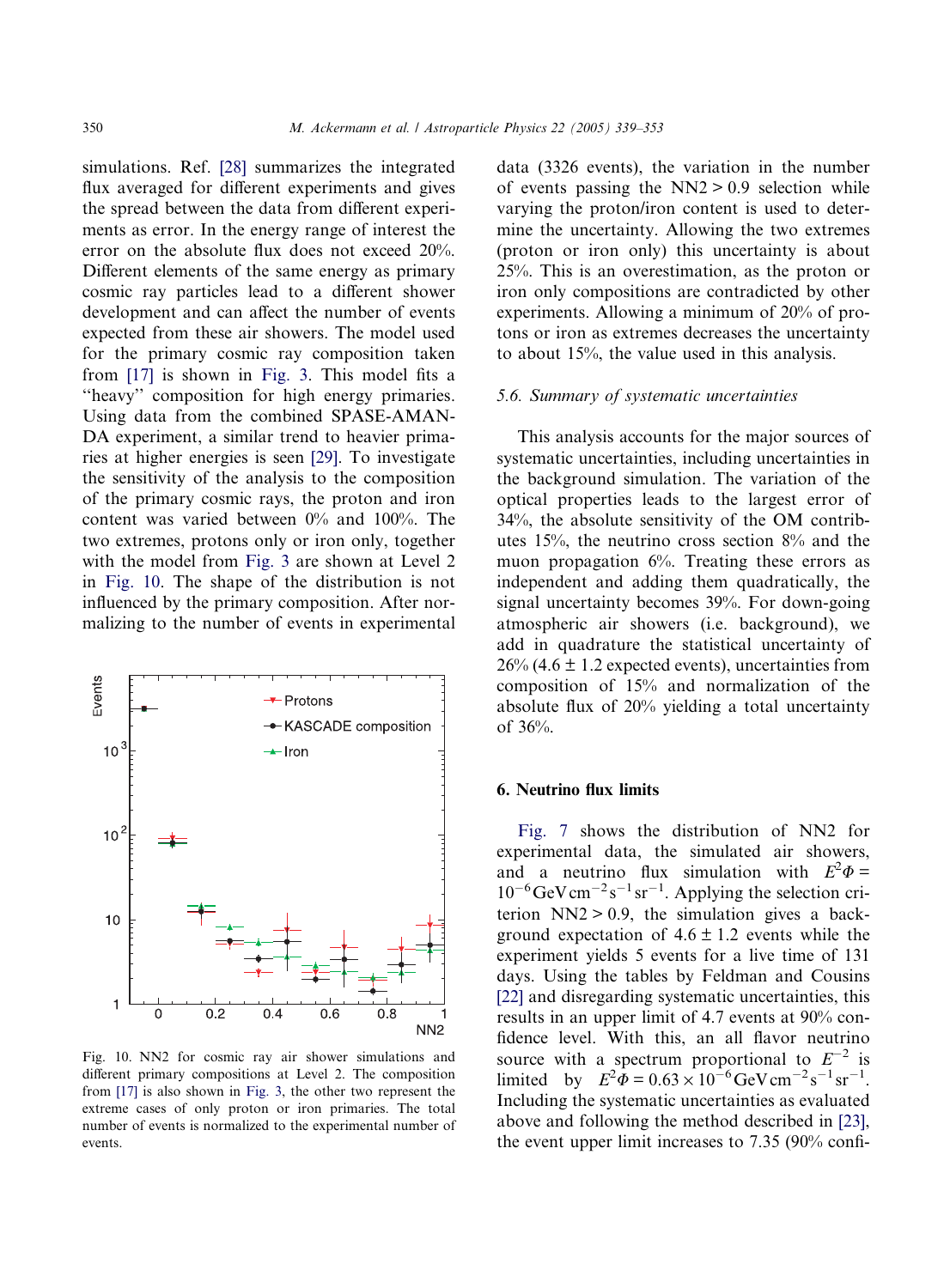<span id="page-12-0"></span>dence level) and the upper flux limit to  $E^2 \Phi =$  $0.99 \times 10^{-6}$  GeV cm<sup>-2</sup>s<sup>-1</sup> sr<sup>-1</sup>. This is 57% above the limit without systematic uncertainties. Fig. 11 shows the energy distribution for a diffuse neutrino flux corresponding to the above limit. Ninety percent of the events are contained in the energy region from  $10^{15}$ eV to  $3 \times 10^{18}$ eV, with peaks just above  $10^{16}$  eV for the muon–neutrino contribution and at the Glashow resonance (6.3 PeV) for the electron–neutrino contribution.

The experimental data can be used to set limits on neutrino flux predictions other than a generic  $E^{-2}$  spectrum. Several AGN models in the literature predict fluxes that might be detectable with the sensitivity derived above. The pioneering AGN core model by Stecker et al. (S91) [\[30\]](#page-14-0) has been updated by the more recent model (S96) [\[31\].](#page-14-0) Others are the AGN jet model by Protheroe (P97) [\[32\]](#page-14-0) and a model by Mannheim (M95) [\[33\]](#page-14-0). With systematic uncertainties included, this analysis excludes at 90% confidence level the neutrino fluxes predicted by the models S91, S96 and P97 with model rejection factors between 0.24 and



Fig. 11. Energy distribution for the sum and the individual contributions of the three neutrino flavors for a diffuse  $E^$ neutrino flux with a strength of  $E^2 \Phi = 0.99 \times 10^{-6}$  $GeV \text{ cm}^{-2} \text{s}^{-1} \text{ sr}^{-1}$  after the final selection criterion. The number of events from  $v_e$ ,  $v_\mu$  and  $v_\tau$  are 2.2, 3.6 and 1.5.

Table 4

Number of events expected  $(n<sub>s</sub>)$  for 131 days after applying the selection NN2 > 0.9 for a generic  $E^{-2}$  source and four different predicted AGN models (references given in the text)

| Model           | $n_e$ NN2 > 0.9  | mrf  | mrf excl.<br>SVS. | mrf incl.<br>SVS. |
|-----------------|------------------|------|-------------------|-------------------|
| $10^{-6}E^{-2}$ | $7.44 \pm 0.14$  | 0.69 | 0.63              | 0.99              |
| S91             | $7.56 \pm 0.25$  | 0.67 | 0.62              | 0.97              |
| S96             | $30.5 \pm 1.0$   | 0.17 | 0.15              | 0.24              |
| P97             | $13.45 \pm 0.21$ | 0.38 | 0.35              | 0.55              |
| M95             | $6.17 \pm 0.04$  | 0.83 | 0.76              | 1.19              |
| UL.             |                  | 51   | 47                | 735               |

The model rejection factor is the factor by which the source strength needs to be multiplied to equal the event upper limit (UL). The middle column  $(mrf)$  gives the sensitivity, while the last two columns give the experimental results for the model rejection factor excluding and including systematic uncertainties. A rejection factor <1 indicates an exclusion of the neutrino flux caused by the model at 90% confidence level.

0.97, while M95 is not quite excluded (see Table 4). Other models generally predict lower fluxes, while neutrinos from cosmic ray interactions with



Fig. 12. Three models of AGN neutrino emission, S91 [\[30\]](#page-14-0), S96 [\[31\]](#page-14-0) and P97 [\[32\]](#page-14-0) which are excluded by this analysis and the not quite excluded model M95 [\[33\]](#page-14-0) are shown as well as the experimental 90% confidence level upper limit to an diffuse  $E^{-2}$ all flavor neutrino flux as a bold solid line. The dotted line shows the sensitivity of this analysis. The thin line to the left shows the AMANDA-II all flavor limit [\[35\]](#page-14-0) for lower energies. The range of the presented limit corresponds to the region that contains 90% of the expected signal.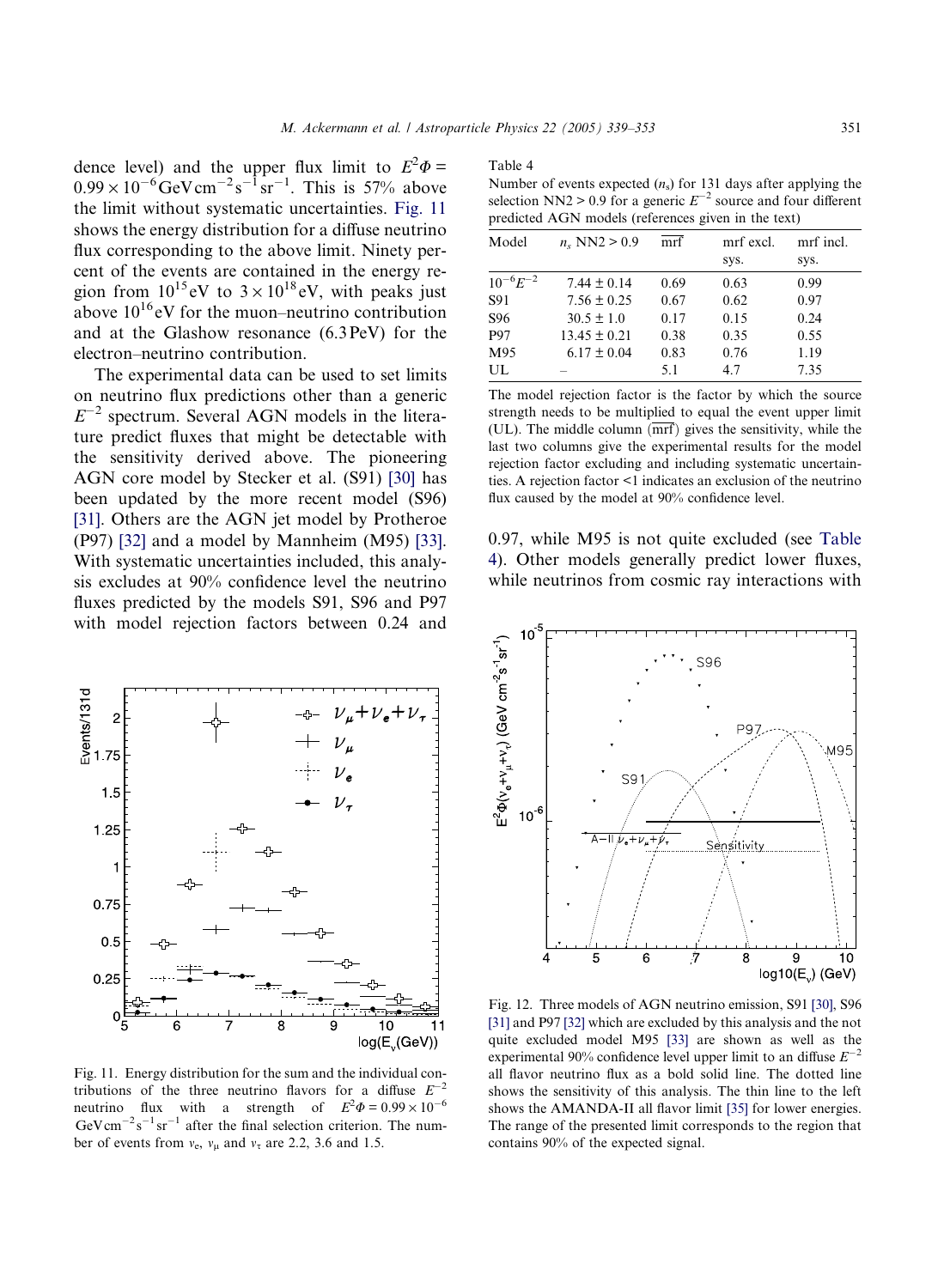<span id="page-13-0"></span>the microwave background or from decays of topological defects are too high in energy and too low in flux for the achieved sensitivity.

### 7. Summary and discussion

Data recorded with the AMANDA-B10 detector in 1997 are searched for leptons caused by a diffuse flux of UHE neutrinos. In contrast to the analyses [\[26\]](#page-14-0) and [\[34\]](#page-14-0) which used the AMANDA detector to search for an upward traveling flux of neutrinos, or the analysis [\[35\]](#page-14-0) which optimized for cascades at lower energies, this analysis searches for a UHE signal from horizontal and down-going events. Restricting the analysis to very bright events, the flux of down-going muons caused by atmospheric air showers can be sufficiently suppressed while retaining a large sensitivity to neutrinos. At all levels, the experimental data are described well by the air shower simulation. The sensitivity (excluding systematic errors)

of this analysis to an equally mixed all flavor neutrino flux is  $E^2 \overline{\Phi} = 0.69 \times 10^{-6} \text{ GeV cm}^{-2} \text{s}^{-1} \text{ sr}^{-1}$ . Including a combined error (statistical and systematic) of 36% for the background and 39% for the signal simulation, this analysis sets a flux upper limit for 131 days of  $E^2 \Phi(v_e: v_\mu: v_\tau = 1:1:1) =$  $0.99 \times 10^{-6}$  GeV cm<sup>-2</sup>s<sup>-1</sup> sr<sup>-1</sup> at 90% confidence level, shown as bold line in [Fig. 12.](#page-12-0) The energy range  $10^{15}$ –3 ×  $10^{18}$  eV contains 90% of the neutrino induced events, with the remainder being equally divided above and below this range. This energy range is well suited to exploring neutrino emission models from AGN blazars, and three specific model predictions, two by Stecker et al. [\[30,31\]](#page-14-0) and one by Protheroe [\[32\],](#page-14-0) are excluded. The recent analysis [\[35\]](#page-14-0) has excluded the two models by Stecker et al., but not the model by Protheroe. An extension to even higher energies would be desirable in order to explore neutrino emission from the decay of topological defects or to search for the guaranteed UHE neutrinos from interactions of the highest energy cosmic rays with the



Fig. 13. The same UHE muon–neutrino event in the AMANDA-B10 detector (left) and the IceCube array (right), illustrating the amount of additional information gained by the larger size of the detector and the larger number of optical modules in IceCube.